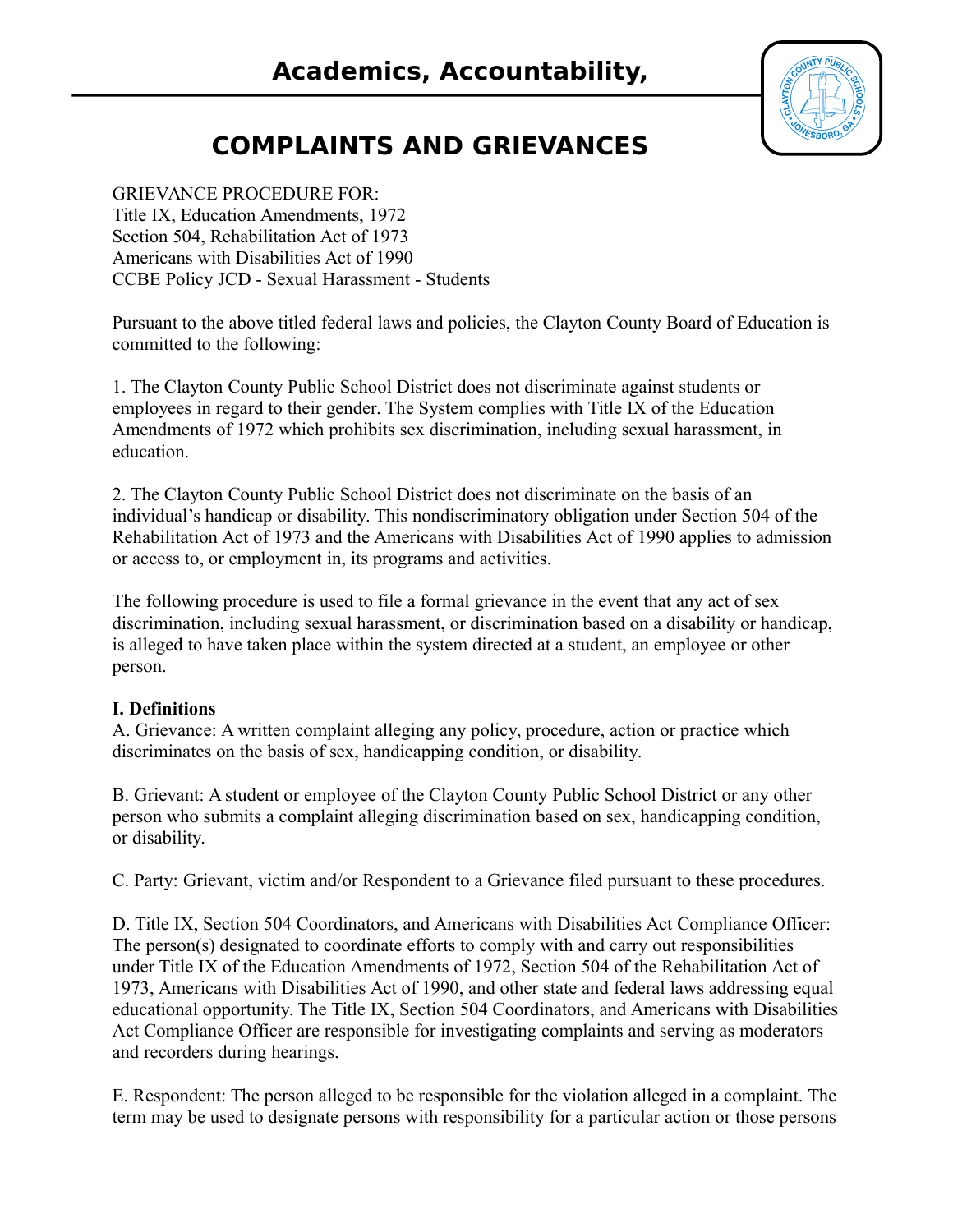

with supervisory responsibility for procedures and practices in those areas covered in the complaint.

**Achievement**

F. Day: Day means a working day. The calculation of days in complaint processing shall exclude Saturdays, Sundays, and school holidays.

## **II. Pre-Filing Procedures**

A. Prior to the filing of a written complaint, the student, employee, or other individual is encouraged to visit the Coordinator/Compliance Officer, and a reasonable effort should be made to resolve the problem or complaint.

The Coordinator/Compliance Officer for the various programs are listed in this policy.

## **III. General Provisions**

#### **CLAYTON COUNTY PUBLIC SCHOOL DISTRICT GRIEVANCE PROCEDURE TITLE II; TITLE IX; SECTION 504**

This Procedure establishes a Grievance Procedure providing for the prompt and equitable resolution of complaints alleging any action prohibited by Title II of the Americans with Disabilities Act of 1990 ("Title II"); Title IX of the Education Amendments of 1972 ("Title IX"); or Section 504 of the Rehabilitation Act of 1973 ("Section 504"). Such complaints will be termed "Grievances". Title II and Section 504 prohibit discrimination on the basis of disability; Title IX prohibits discrimination on the basis of sex. It is a violation of law for the Clayton County Public School District to retaliate against anyone who files a Grievance or participates in the investigation of a Grievance.

Grievances may be filed with the individuals identified below in accordance with this procedure.

| Title IX & Student/Sexual<br><b>Harassment</b> | <b>Disabled Students and</b><br><b>Members of the Public -</b><br><b>Section 504</b> | <b>Disabled</b><br><b>Employees/Americans with</b><br><b>Disabilities</b><br><b>Section 504 and Title II</b> |
|------------------------------------------------|--------------------------------------------------------------------------------------|--------------------------------------------------------------------------------------------------------------|
| 1058 Fifth Avenue                              | 1058 Fifth Avenue                                                                    | 1058 Fifth Avenue                                                                                            |
| Jonesboro, Georgia 30236                       | Jonesboro, Georgia 30236                                                             | Jonesboro, Georgia 30236                                                                                     |
| $(770)$ 473-2700                               | $(770)$ 473-2700                                                                     | $(770)$ 473-2700                                                                                             |
| Latasha Lowe                                   | Cheri-Ann Taylor, Lead                                                               | Damaris P. Garrett                                                                                           |
| Legal Compliance Officer                       | Psychologist and 504 contact                                                         | Director, Equity and Compliance                                                                              |

Individuals with grievances of this nature also have the right to file a formal complaint with the United States Department of Education.

Office for Civil Rights (OCR) 400 Maryland Avenue, SW Washington, DC 20202-1100 Customer Service Hotline 800.421.3481 Fax: 202-453-6012 TDD: 877.521.2172 Email: [OCR@ed.gov](mailto:OCR@ed.gov) Web:<http://www.ed.gov/ocr>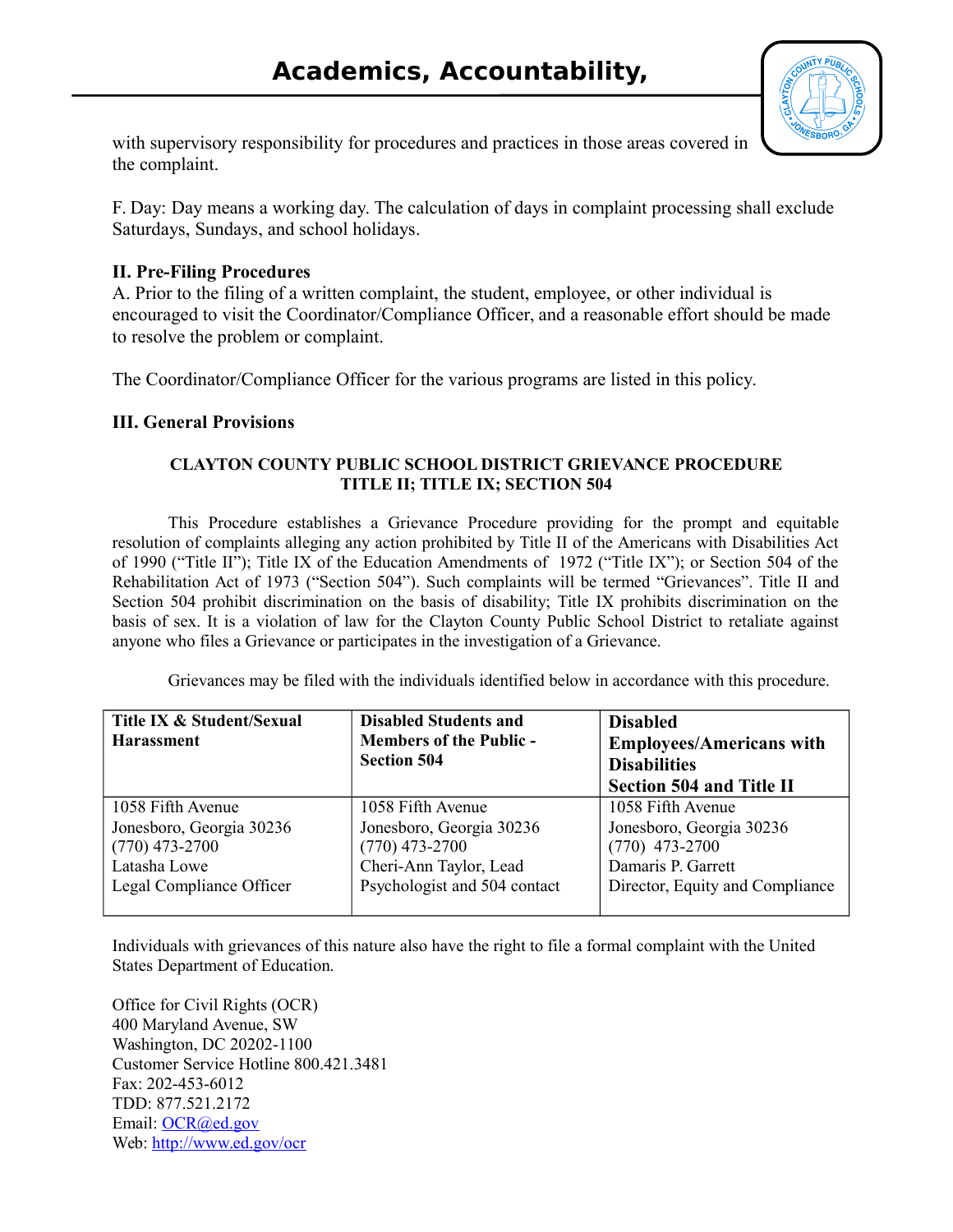

Office for Civil Rights, Region IV 61 Forsyth Street S.W., Suite 19T10 Atlanta, GA 30303-8927 Telephone: 404-974-9406 Fax: 404-974-9471 Email: [OCR.Atlanta@ed.gov](mailto:OCR.Atlanta@ed.gov)

Individuals that require assistance in filing a grievance may contact: Equity and Compliance Director 1058 Fifth Avenue Jonesboro, GA 30236 (770) 473-2700 [damaris.garrett@clayton.k12.ga.us](mailto:damaris.garrett@clayton.k12.ga.us)

**Achievement**

## **GRIEVANCE PROCEDURES**

- 1. A grievance must be in writing, contain the name and address of the person filing it ("Grievant"), and briefly describe the action alleged to be prohibited by the regulations.
- 2. A grievance must be filed in the office of the Title II/Title IX/Section 504 Coordinator within thirty (30) days after the Grievant became aware of the action alleged to be prohibited by the regulations. This time frame may be waived by the Title II/Title IX/Section 504 Coordinator if extenuating circumstances existed which justifies an extension.
- 3. Upon receipt of a grievance the Title II/Title IX/Section 504 Coordinator will open a formal case file and coordinate any interim action, accommodations for the alleged victim, or other necessary remedial short-term actions necessary to ensure the wellbeing of such victim or Grievant and to protect the integrity of the investigation.
- 4. The Title II/Title IX/Section 504 Coordinator, or his/her designee, shall conduct a thorough, reliable, and impartial investigation of the grievance to determine its validity. This investigation affords all interested parties and their representative, if any, an opportunity to submit evidence and present witnesses relevant to the grievance. During the investigation, the Title II/Title IX/Section 504 Coordinator, or his/her designee, will interview relevant witnesses and use a preponderance of the evidence standard in making his or her decision (*i.e.*, more likely than not that a violation of Clayton County Public School District policy, Section 504, ADA, or Title IX occurred).
- 5. The Title II/Title IX/Section 504 Coordinator shall issue to all parties a written decision determining the validity of the grievance no later than thirty (30) days after its filing.
- 6. If a party disagrees with the Title II/Title IX/Section 504 Coordinator's decision, he or she may request, in writing, that the Superintendent or his/her designee, review the decision of the Title II/Title IX/Section 504 Coordinator. Such request must be made within seven (7) calendar days of receipt of the decision by the Title II/Title IX/Section 504 Coordinator.
- 7. The Superintendent or his/her designee, shall have an additional fifteen (15) days to decide the appeal and notify the parties in writing of his/her decision and list the evidence on which the decision is based.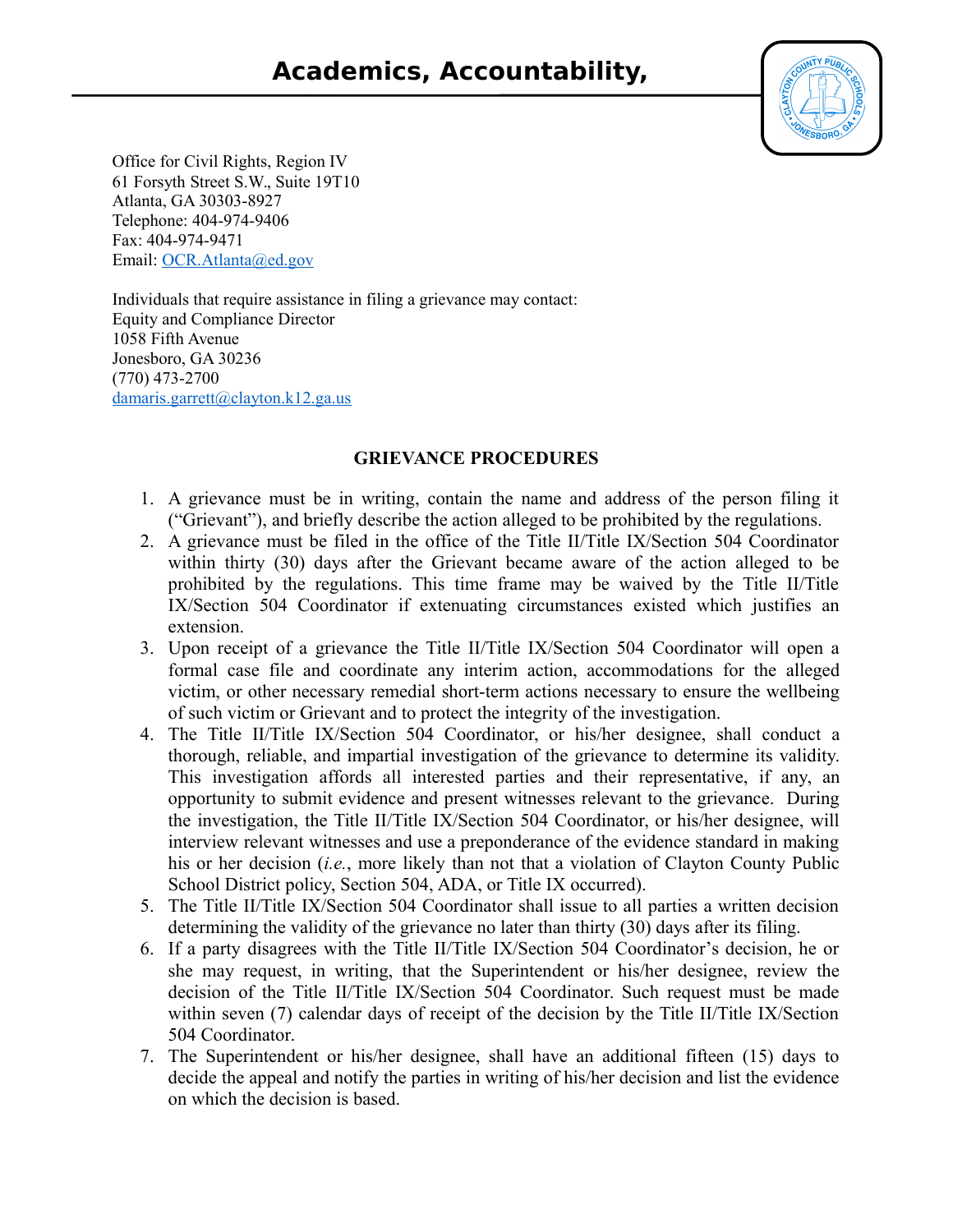**Achievement**



• The Superintendent's written decision will advise the parties of the right to file a complaint with the appropriate state and federal civil rights offices and will be provided with the names and addresses of such offices.

Extension of Time: The 30-day time limit for completing an investigation set forth above in Step 5 of the Grievance Procedures may be extended by mutual consent of the parties involved or due to extenuating circumstances (such as voluminous evidence to be reviewed or a large number of witnesses to be interviewed). However, the total number of days from the date that the grievance is filed until the date of the issuance of the Title II/Title IX/Section 504 Coordinator's written decision to the parties shall be no more than sixty (60).

If the Clayton County Public School District's investigation finds evidence of any discrimination or harassment, it will take appropriate steps to prevent the recurrence of such discrimination and correct the discriminatory effects on the Grievant, victim, and others, if appropriate.

Access to Regulations: The Clayton County Public School District shall provide copies of all regulations prohibiting discrimination on the basis of race, color, national origin, religion, sex, age, handicapping condition, or veteran status upon request.

Confidentiality of Records: Grievance records will remain confidential unless permission is given by the parties involved to release such information. No grievance record shall be entered in the personnel file. Grievance records shall be maintained on file for three years after grievance resolution.

# **This grievance shall not apply to any matter when:**

(a) Method of review is prescribed by law or by an existing Board policy, and (b) Board of Education is without authority to act.

# **Title IX & Student/Sexual Harassment**

1058 Fifth Avenue Jonesboro, Georgia 30236 (770) 473-2845 Latasha Lowe, Legal Compliance Officer **[latasha.lowe@clayton.k12.ga.us](mailto:latasha.lowe@clayton.k12.ga.us)**

#### **Disabled Employees/Americans with Disabilities Section 504 and Title II** 1058 Fifth Avenue

Jonesboro, Georgia 30236 (770) 473-2700 Damaris P. Garrett, Equity and Compliance Director **[damaris.garrett@clayton.k12.ga.us](mailto:damaris.garrett@clayton.k12.ga.us)**

**Disabled Students and Members of the Public - Section 504**